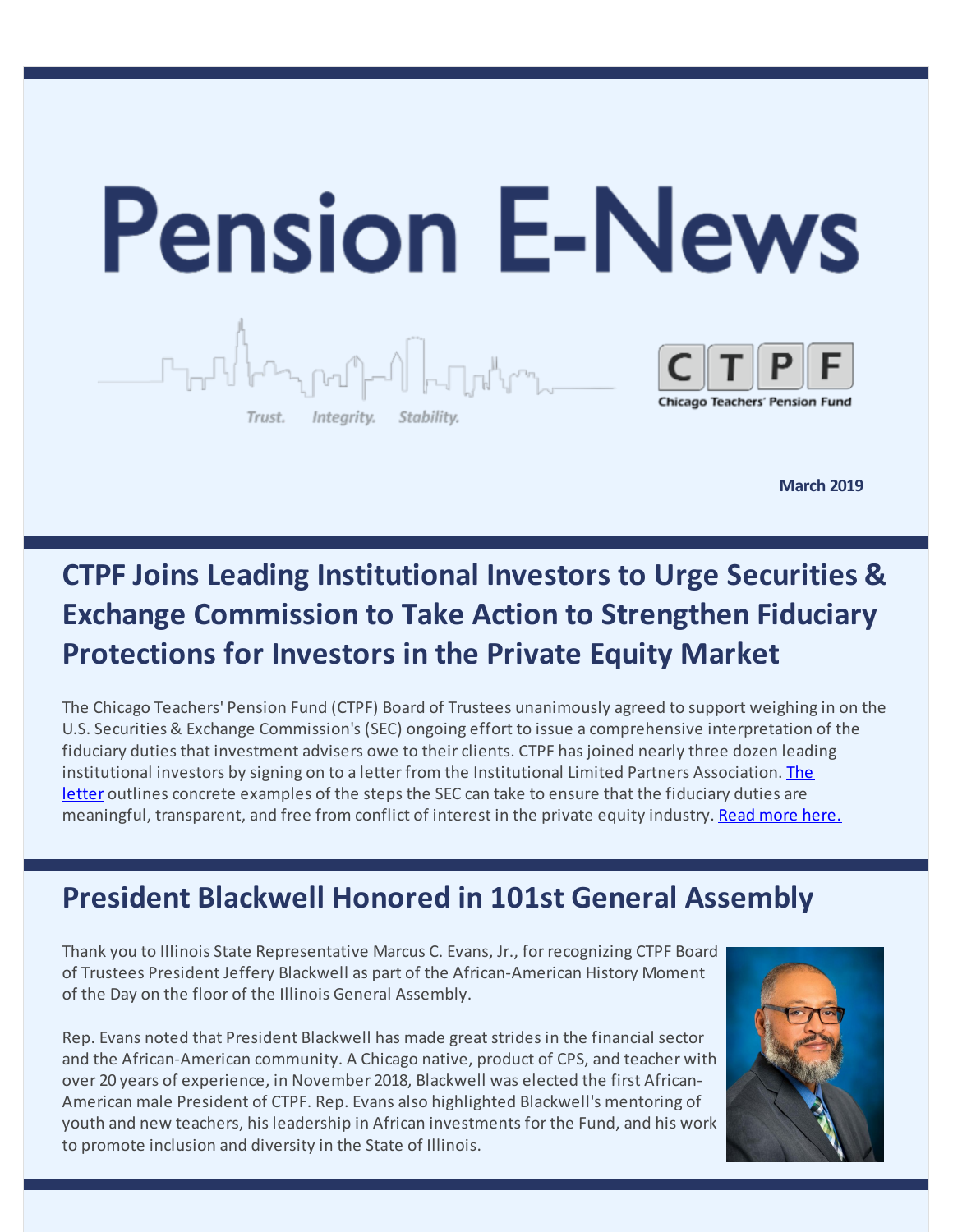## **Hundreds Join CTPF Town Hall Webinar**

Nearly 500 members registered for a Town Hall [Webinar,](https://register.gotowebinar.com/recording/7818705648193598728) conducted by CTPF Executive Director Charles A. Burbridge and CTPF staff members on Wednesday, March 27, 2019. The program featured an update and overview of the Fund and its operations. "We were pleased with the interest in this program and opportunity to share information with our members. Webinars keep our members informed and up-to-date on current Fund news, and we appreciate everyone who took the time from their busy schedules to attend," said Burbridge.

Missed the webinar? View a [recorded](https://register.gotowebinar.com/recording/7818705648193598728) version here. Watch your *E-news* for future webinar dates.

# **2019 CTPF Board of Trustees Election Notice**

In the fall of 2019, CTPF will hold the following three elections:

- Three (3) Pensioner Trustees to serve two-year terms from November 2019- 2021 (voting October 18-November 7, 2019)
- Two (2) Teacher Trustees to serve three-year terms from November 2019-2022 (voting November 1-7, 2019)
- One (1) Principal/Administrator Trustee to serve a three-year term from November 2019-November 2022 (voting October 18-November 7, 2019)

The official election notice which includes eligibility information, directions for requesting a nomination packet, and the election calendar has been posted to CTPF's [Election](https://www.ctpf.org/2019-election-central) Central Page.

# **Active Members: 2019 Retirement Seminars Still Available**

CTPF members considering retirement in 2019 are invited to join CTPF at one of our 2019 Retirement Seminars. [Registration](https://goo.gl/forms/aIcWMLwPGVazbKEu2) for the April 16 seminars is available. If you register by April 5 for a retirement seminar, CTPF will provide you with a personalized pension estimate when you check in at the seminar.

These seminars provide a one-stop shop for retirement information, including a general overview of the CTPF and CPS retirement processes. CTPF's Member Services department will be available to answer individual questions, assist with completing forms, and provide notary services. A representative from the Social Security Administration will also be available.

**April 16, 2019** Whitney Young Magnet High School 211 South Laflin Street Chicago, IL 60607 9:00 a.m. *or* 1:00 p.m. *Free guest parking is available.*

**Register Today!** 







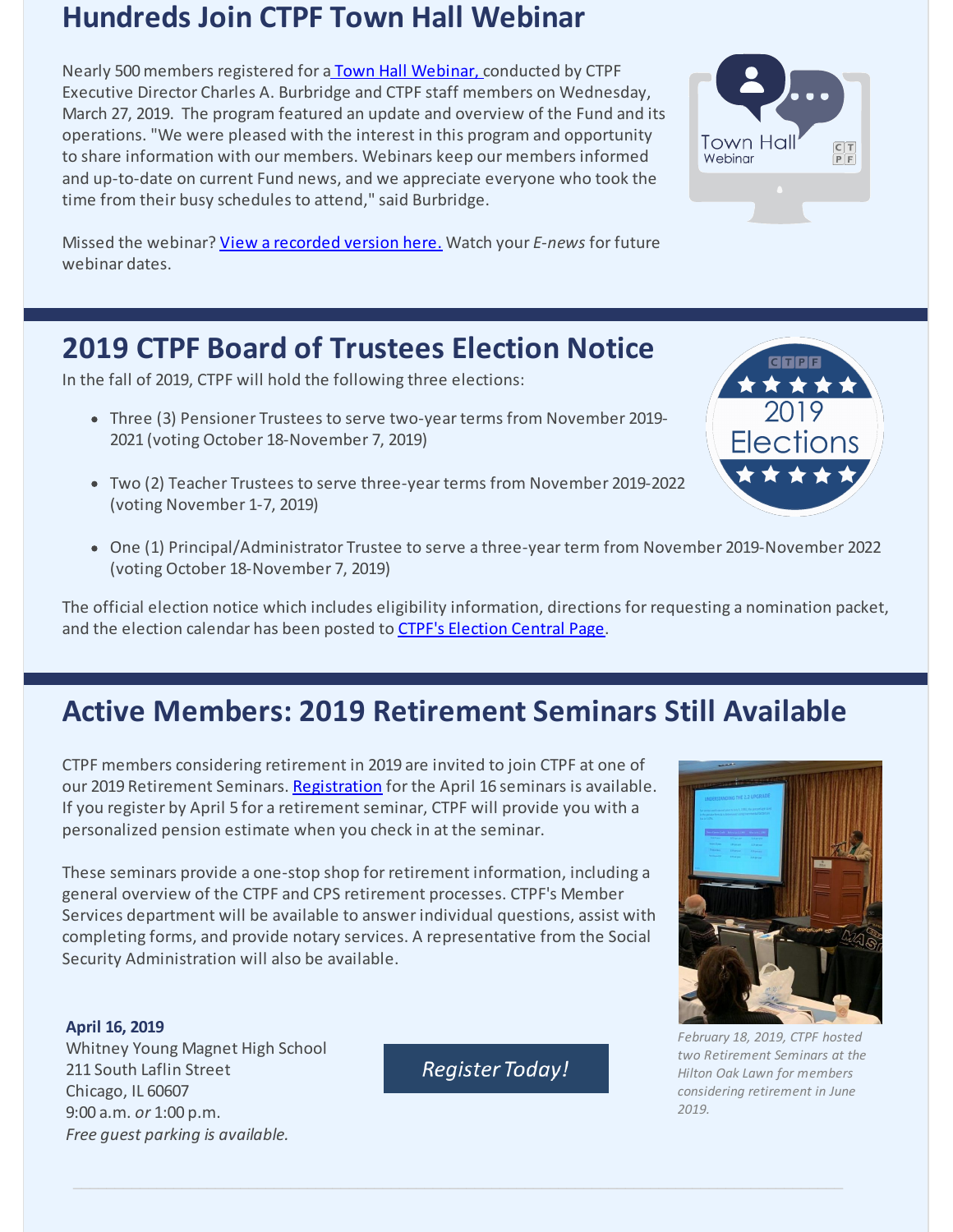

#### **Pension Estimate**

If you register by April 5 for a retirement seminar, CTPF will provide you with a personalized pension estimate when you check in at the seminar.

#### **Retirement Resources**

Visit the CTPF [Retirement](https://www.ctpf.org/retirement-resources) Resources page for additional information about the retirement process.

## **CTPF's Security Measures Protect Your Data and Identity**

Data security is of the utmost importance to CTPF, and we are continuously implementing new measures to protect your data and identity. As technology improves, we improve along with it. One of the security measures we implemented last year was the removal of Social Security Numbers from all outbound correspondence - we replaced the Social Security Numbers with unique Member ID Numbers to better protect your personal information.



In this world of ever-changing technology and ever-evolving security threats, please know the following about CTPF:

- **Member ID Number**: When calling CTPF Member Services, you will be asked for your Member ID Number to verify your identity over the phone. Active Members can find their Member ID Number on their Statement of Estimated Contribution and Benefits, and Retired Members can find their Member IDs on pay advices. If you do not have your Member Statement or pay advice, as applicable, you can request one to be mailed to you via U.S. Mail.
- **Social Security Number:** When calling Member Services, you may use your Social Security Number as an identifier if you do not have access to your Member ID Number, but CTPF will never mail you anything containing your Social Security number.
- CTPF will neversend you junk mail or e-mail.

We will always keep you informed of improvements we make to our systems and to our data security measures.

## **Employer Contribution Reporting**

Each month, Employers remit employee pension contributions to CTPF. Illinois law requires that these contributions be made within a certain time period. If the Employer does not send the funds within the required time, penalties may be assessed.

Recognizing the importance of informing members of Employers who are late in making their employee contributions, the Board directed CTPF staff to publish delinquent employers monthly.

"CTPF prides itself on operating transparently, and being good stewards of public funds. Our members make a pension contribution with every paycheck, and they expect their Employers to remit these contributions to CTPF on time. We want our members to be aware of the business practices of their Employers. Receiving regular, monthly reporting regarding contributions keeps our members apprised, and offers them the opportunity to encourage compliance and transparency from their Employers," said Charles A. Burbridge, CTPF Executive Director.

CTPF will include a monthly Employer Contribution Report Beginning with this issue of E-News. The report lists Employers who made pension contributions or payroll record submissions past their due date.

Find a copy of the report [here](https://www.ctpf.org/employer-contribution-reporting).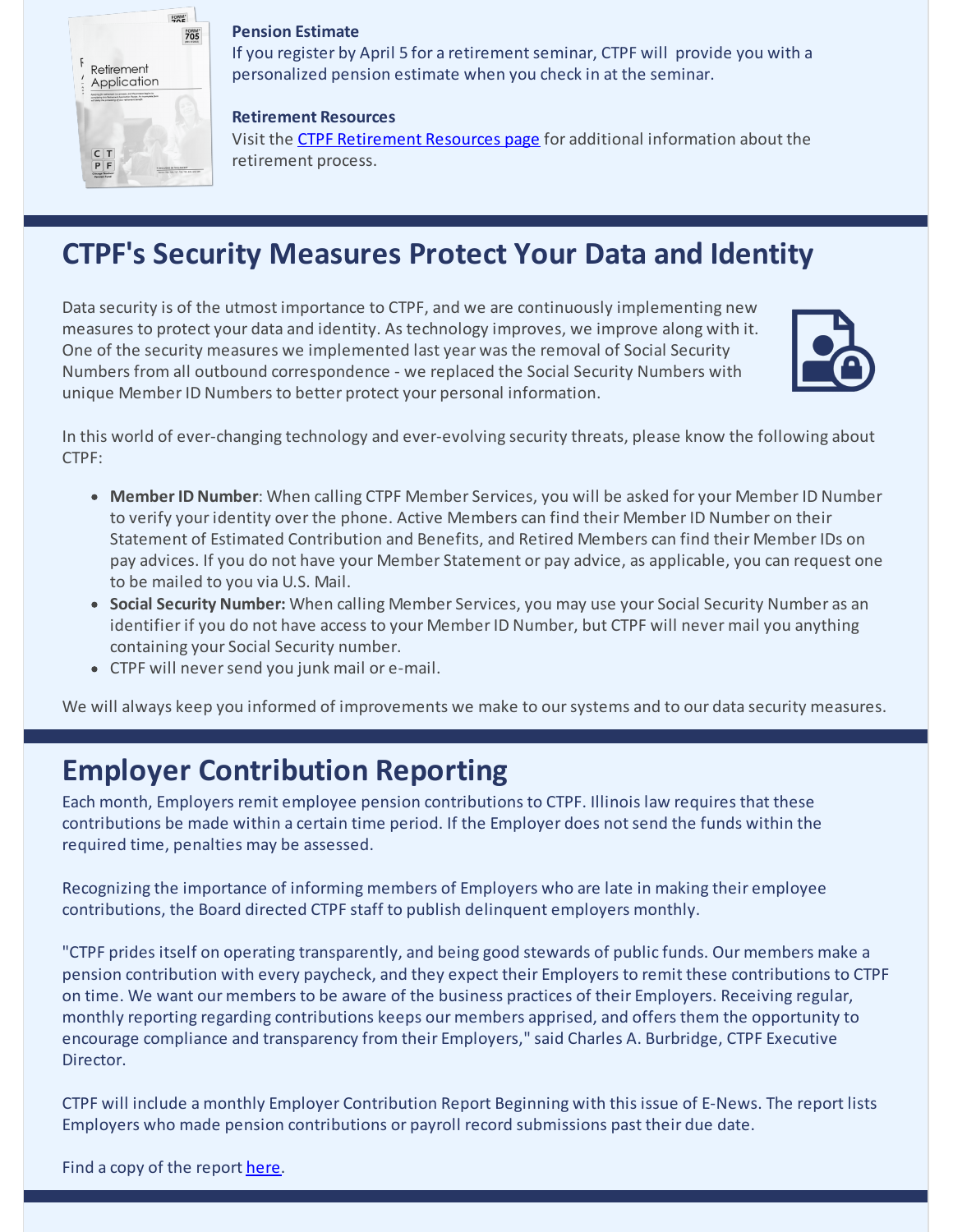### **CTPF Features**



**Retired Members:**

What are you doing to stay active, creative, engaged, and involved in your retirement?

Email yourstory about how your retirement is unique to *[socialmedia@ctpf.org](mailto:socialmedia@ctpf.org)* and we may contact you for a Redefining Retirement feature.

### **Active Members: Does Your School Shine?**



What is your school doing to be creative, innovative, and to make a difference forstudents and faculty?

Email your story about how your school stands out to *[socialmedia@ctpf.org](mailto:socialmedia@ctpf.org)* and we may contact you for a School Spotlight feature.

### **Pension Payment Schedule**

The schedule for mailing checks and direct deposit dates through April is listed below. [Click](https://www.ctpf.org/pension-payments) here for the full schedule.

| <b>Month</b>      | <b>Check Mailing Date</b> | <b>Direct Deposit Date</b> |
|-------------------|---------------------------|----------------------------|
| <b>April 2019</b> | March 28, 2019            | April 1, 2019              |
| May 2019          | April 29, 2019            | May 1, 2019                |
| June 2019         | May 30, 2019              | June 3, 2019               |
| <b>July 2019</b>  | June 27, 2019             | July 1, 2019               |



All current meeting dates, office information, and upcoming event information can be found on the CTPF Calendar at *[www.ctpf.org/calendar](http://www.ctpf.org/calendar)*.